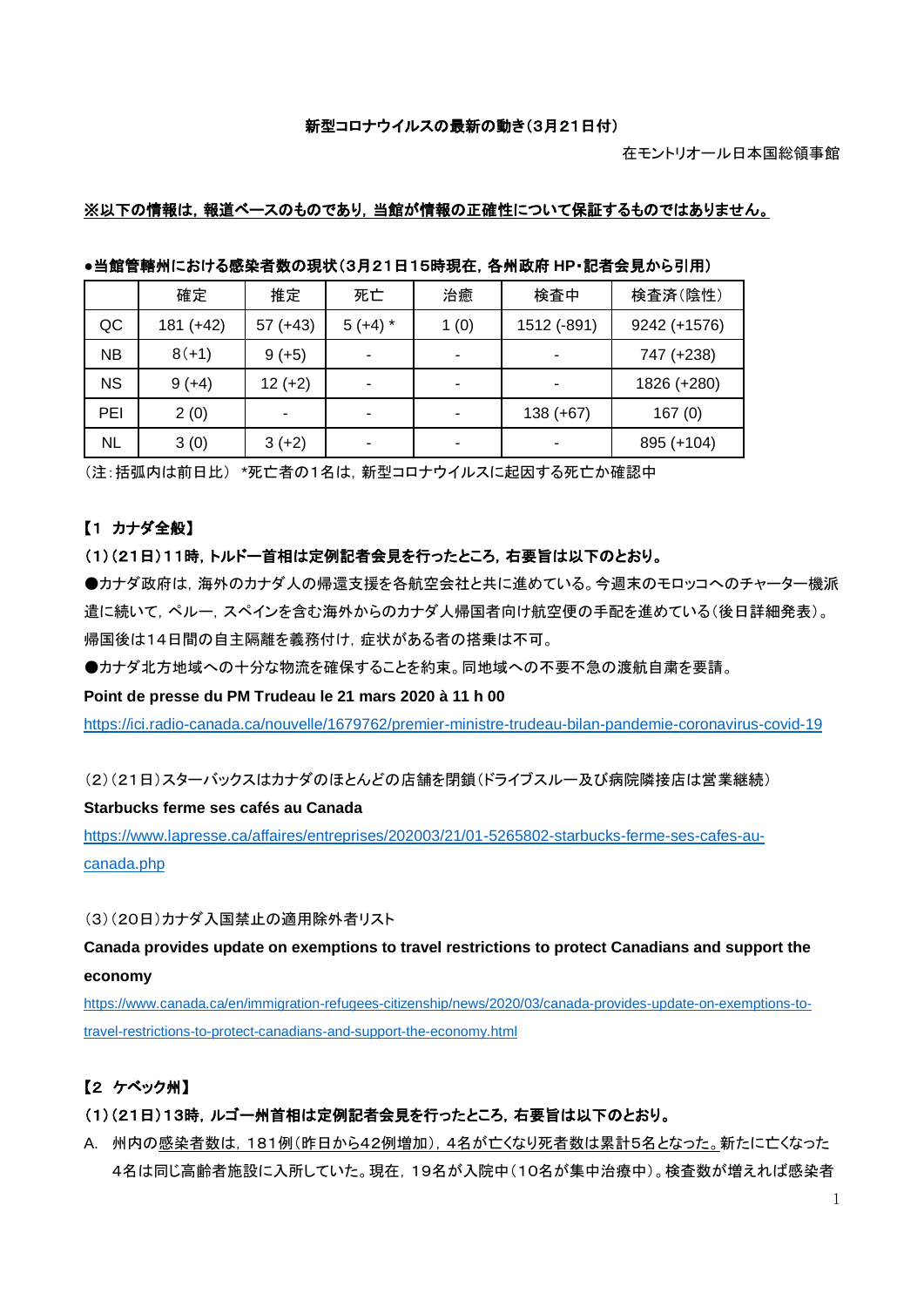数も増えるのは仕方のないことである。(注:記者会見によれば,市中感染は確認されていない。なお,ケベック州 政府の見解によれば、市中感染とは、国外渡航時に感染した帰還者(第1世代)と濃厚接触して感染した近親者 等(第2世代)が例えば市内で第三者と接触して,当該第三者が感染したこと(第3世代)が確認された場合を指 す。)

- B. 昨晩の閣議において,非常事態宣言を10日間延長することを決定した。
- C. (記者の質問に対して,)小中高等学校の再開は,3月31日は非現実的(peu probable)。楽観的な観測をすれ ば5月初旬の再開可能性もあるが,勿論それ以降に延期する可能性もある。
- D. (記者の質問に対して,)州政府の要請に従わない者に対する警察の権限拡大(罰則導入等)については,短期 的には考えていない。
- E. (記者の質問に対して,)特定地域の隔離措置は,現状考えていない。

**La police pour «contraindre» les personnes infectées récalcitrantes** [https://www.lapresse.ca/covid-19/202003/21/01-5265811-la-police-pour-contraindre-les-personnes-infectees](https://www.lapresse.ca/covid-19/202003/21/01-5265811-la-police-pour-contraindre-les-personnes-infectees-recalcitrantes.php)[recalcitrantes.php](https://www.lapresse.ca/covid-19/202003/21/01-5265811-la-police-pour-contraindre-les-personnes-infectees-recalcitrantes.php)

(2)(21日)ケベック州警察は窓口業務を継続するが州民の立ち寄りを制限(外部設置の電話で連絡をするか,同電 話が設置されていない場合は事前電話連絡)

## **La SQ restreint l'accès à ses postes**

<https://www.lapresse.ca/covid-19/202003/21/01-5265801-la-sq-restreint-lacces-a-ses-postes.php>

(3)(21日)モントリオール市内の旧病院を新型コロナウイルス感染の疑いのあるホームレス向け施設として利用方 針。同施設はホームレス収容施設としてこれまで利用されてきたが,現在収容中のホームレスは一旦別の施設に移 送される予定。

**L'hôpital Royal Victoria accueillera des patients itinérants atteints de la COVID-19** 

[https://www.ledevoir.com/societe/sante/575461/l-hopital-royal-victoria-accueillera-des-patients-atteints-de-la](https://www.ledevoir.com/societe/sante/575461/l-hopital-royal-victoria-accueillera-des-patients-atteints-de-la-covid-19)[covid-19](https://www.ledevoir.com/societe/sante/575461/l-hopital-royal-victoria-accueillera-des-patients-atteints-de-la-covid-19)

# 【3 ニューブランズウィック州】

# (1)(21日)現地14時,ヒッグス州首相は定例会見を行ったところ,右要旨は以下のとおり。

# ●**Dr. Jennifer Russell, Chief Medical Officer of Health**

- A. Six (6) additional presumptive cases for a total of 17 positive cases in NB (8 confirmed, 9 presumptive) (male 40-50, travel; female 50-60, direct contact of previous case; female 40-50, travel; male 60-70, travel; female 50-60, travel; female 20-30, close contact to previous case); still no community spread.
- B. Effective immediately until further notice, patients with public drug coverage with NB drug plan will be responsible for the first co-payment only; they will not have to pay subsequent co-payments.
- C. 811 call-back delay in now down to approximately 30 minutes
- D. All confirmed infected individuals are self-isolating; all are mild to moderate cases; no one hospitalized at this time.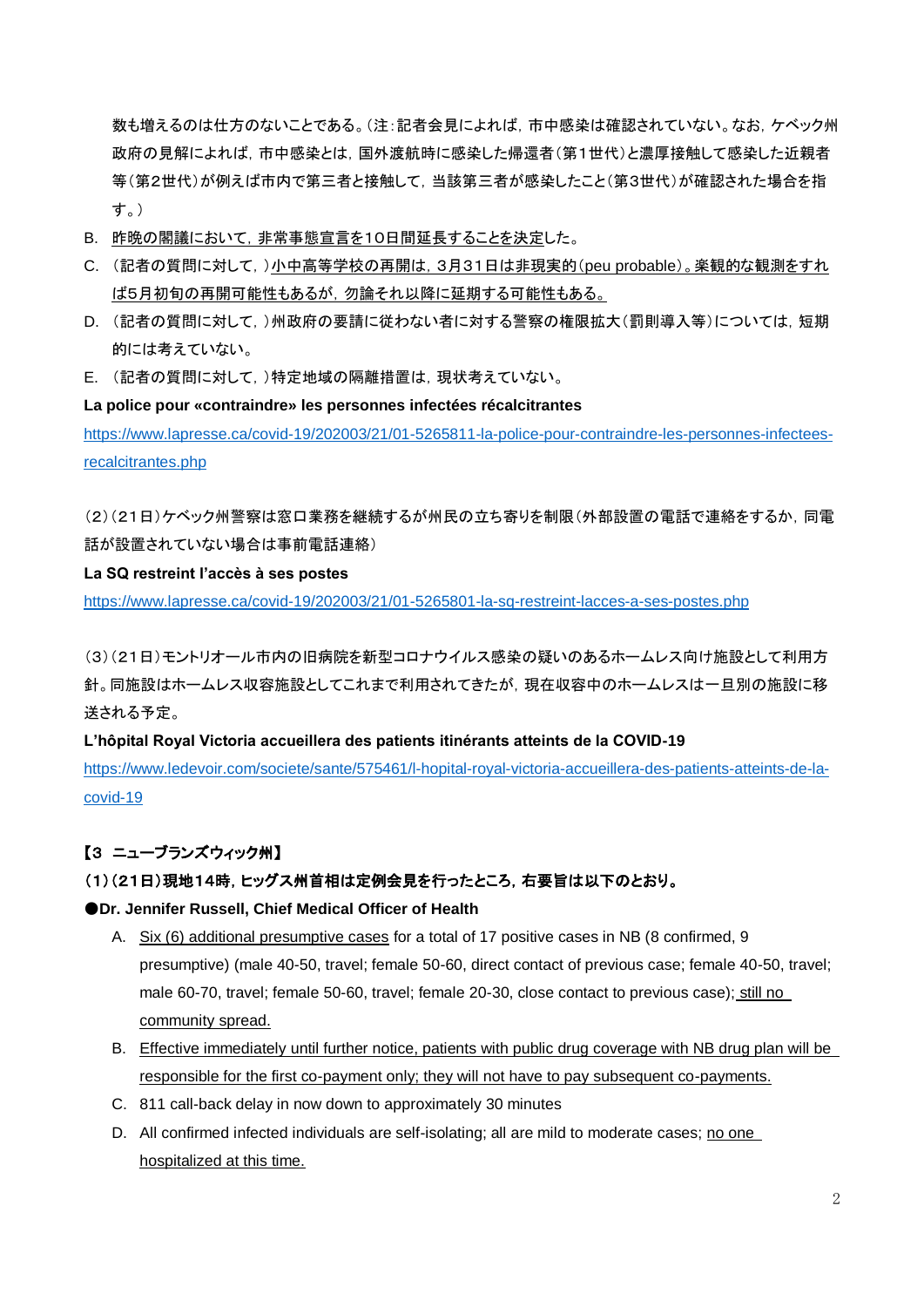E. Over 747 tested individuals so far. Over a hundred tests per day capacity at the moment in NB

### ●**NB Premier Blaine Higgs**

- A. Any returning travelers entering NB are being screened at the border; any presenting symptoms will be separated from the rest and measures will be taken accordingly. Anyone who comes in contact with returning travelers will have to self-isolate for 14 days also.
- B. NB will concentrate on international/out-of-country travelers, and will not restrict interprovincial/cross-Canada travel at this time

#### **Press Conference: Update on COVID-19, the novel coronavirus - March 21 (Sat)**

[https://www.cbc.ca/news/canada/new-brunswick/covid-19-new-brunswick-higgs-government-measures-may-](https://www.cbc.ca/news/canada/new-brunswick/covid-19-new-brunswick-higgs-government-measures-may-1.5505297)[1.5505297](https://www.cbc.ca/news/canada/new-brunswick/covid-19-new-brunswick-higgs-government-measures-may-1.5505297)

(2)(20日)Information, advice and overview of the situation in NB (services offered, measures and tools put in place, etc.)

#### **N.B. COVID-19 roundup: Province braces for 'next big wave' of coronavirus**

[https://www.cbc.ca/news/canada/new-brunswick/covid-19-coronavirus-outbreak-premier-blaine-higgs-](https://www.cbc.ca/news/canada/new-brunswick/covid-19-coronavirus-outbreak-premier-blaine-higgs-1.5504334)[1.5504334](https://www.cbc.ca/news/canada/new-brunswick/covid-19-coronavirus-outbreak-premier-blaine-higgs-1.5504334)

(3)(20日)Information on the daycare situation in NB

#### **Fermeture de garderies : des parents pourraient devoir payer quand même**

[https://ici.radio-canada.ca/nouvelle/1679046/garderies-travailleurs-services-essentiels-nouveau-brunswick](https://ici.radio-canada.ca/nouvelle/1679046/garderies-travailleurs-services-essentiels-nouveau-brunswick-coronavirus)[coronavirus](https://ici.radio-canada.ca/nouvelle/1679046/garderies-travailleurs-services-essentiels-nouveau-brunswick-coronavirus)

#### **Garderies : des parents devront continuer de payer malgré les fermetures**

[https://www.acadienouvelle.com/actualites/2020/03/20/garderies-des-parents-devront-continuer-de-payer](https://www.acadienouvelle.com/actualites/2020/03/20/garderies-des-parents-devront-continuer-de-payer-malgre-les-fermetures/)[malgre-les-fermetures/](https://www.acadienouvelle.com/actualites/2020/03/20/garderies-des-parents-devront-continuer-de-payer-malgre-les-fermetures/)

(4)(20日)On the effectiveness of social distancing and other precautions

#### **N.B. doctors say infection control works – with the public's help**

<https://atlantic.ctvnews.ca/n-b-doctors-say-infection-control-works-with-the-public-s-help-1.4862426>

(5)(20日)Grocery delivery options by province, including NB

# **Want groceries delivered? Options across Canada during the coronavirus outbreak**

<https://globalnews.ca/news/6701131/grocery-delivery-canada/>

(6)(20日)Official summary of March 20's press conference

#### **REVISED / Update on COVID-19**

[https://www2.gnb.ca/content/gnb/en/news/news\\_release.2020.03.0144.html](https://www2.gnb.ca/content/gnb/en/news/news_release.2020.03.0144.html)

(7)(20日)Information on open NB service centers, services offered at this time and measures put in place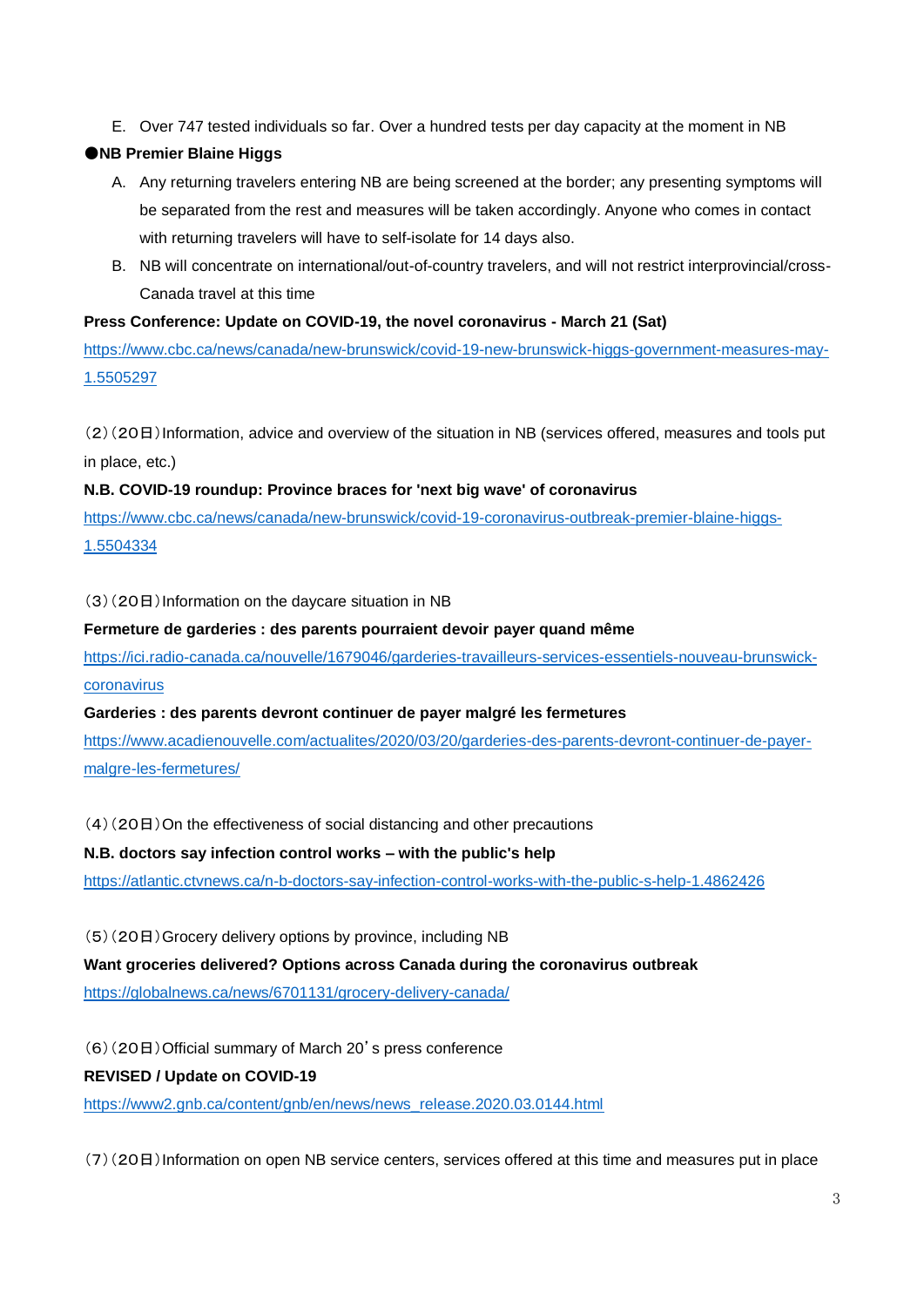#### **Some Service New Brunswick centres to reopen for essential services only**

[https://www2.gnb.ca/content/gnb/en/news/news\\_release.2020.03.0145.html](https://www2.gnb.ca/content/gnb/en/news/news_release.2020.03.0145.html)

# 【4 ノバスコシア州】

(1)(21日)新たに6例の感染を確認(全て国外からの帰還に起因)。本日,州政府による記者会見は無し(政府発表 のみ)。歯科治療は本日より原則禁止。

**Six New Cases of COVID-19 in Nova Scotia** <https://novascotia.ca/news/release/?id=20200321001>

(2)(20日)同日の州政府発表詳細。 **Measures to Help Nova Scotia Businesses, Students** <https://novascotia.ca/news/release/?id=20200320003>

(3)(20日)Nova Scotia Liquor Corp.(NSLC)は保健局勧告を守りつつ営業継続中。

**Alcohol sales soar amid panic buying, and officials face hard choices** <https://www.cbc.ca/news/canada/nova-scotia/should-nova-scotia-close-liquor-stores-1.5504489> <https://www.mynslc.com/> (NSLC公式HP)

# 【5 プリンスエドワードアイランド州】

# (1)(21日)現地13時半,州主任保健局長が定例会見を行ったところ,右要旨は以下のとおり。

- A. 300 tests done so far, detailed numbers to be updated shortly.
- B. All domestic travelers (in addition to Int'l travelers) starting today need to self-isolate for 14 days upon their return.
- C. Enhanced screening measures by public health authorities will begin later today at all 3 provincial entry points: Charlottetown Airport, Confederation Bridge, and Ferry dock in Souris. This is in addition to information crews currently already in place (e.g. at airport). Screening at these points for all individuals, Islanders or visitors: 1) asking questions related to travel history and symptoms, 2) giving out informational flyer about COVID-19, self-isolation, and social distancing, 3) anyone who has symptoms will provide their contact information and be directed for COVID-19 testing. (As soon as equipment is ready, will also be taking temperature of all travelers but this is not available right now.)
- D. To ensure access to medications for all Islanders, pharmacies are limiting prescription refills to 30 days' worth of medication at a time. There will be no additional financial burden due to more frequent refills. More information on access to alcohol due to government liquor store closures is intended to be shared soon
- E. Those experiencing stresses on their mental health are encouraged to use the Island helpline [\(1-800-](tel:1-800-218-2885) [218-2885\)](tel:1-800-218-2885), Kids' help phone [\(1-800-668-6868\)](tel:1-800-668-6868), Farmers' helpline [\(1-800-736-8006\)](tel:1-800-736-8006), and/or reach out to the Canadian Mental Health Association [\(https://cmha.ca/news/covid-19-and-mental-health\)](https://cmha.ca/news/covid-19-and-mental-health).
- F. Currently looking at how other provinces are dealing with persons not complying with self-isolation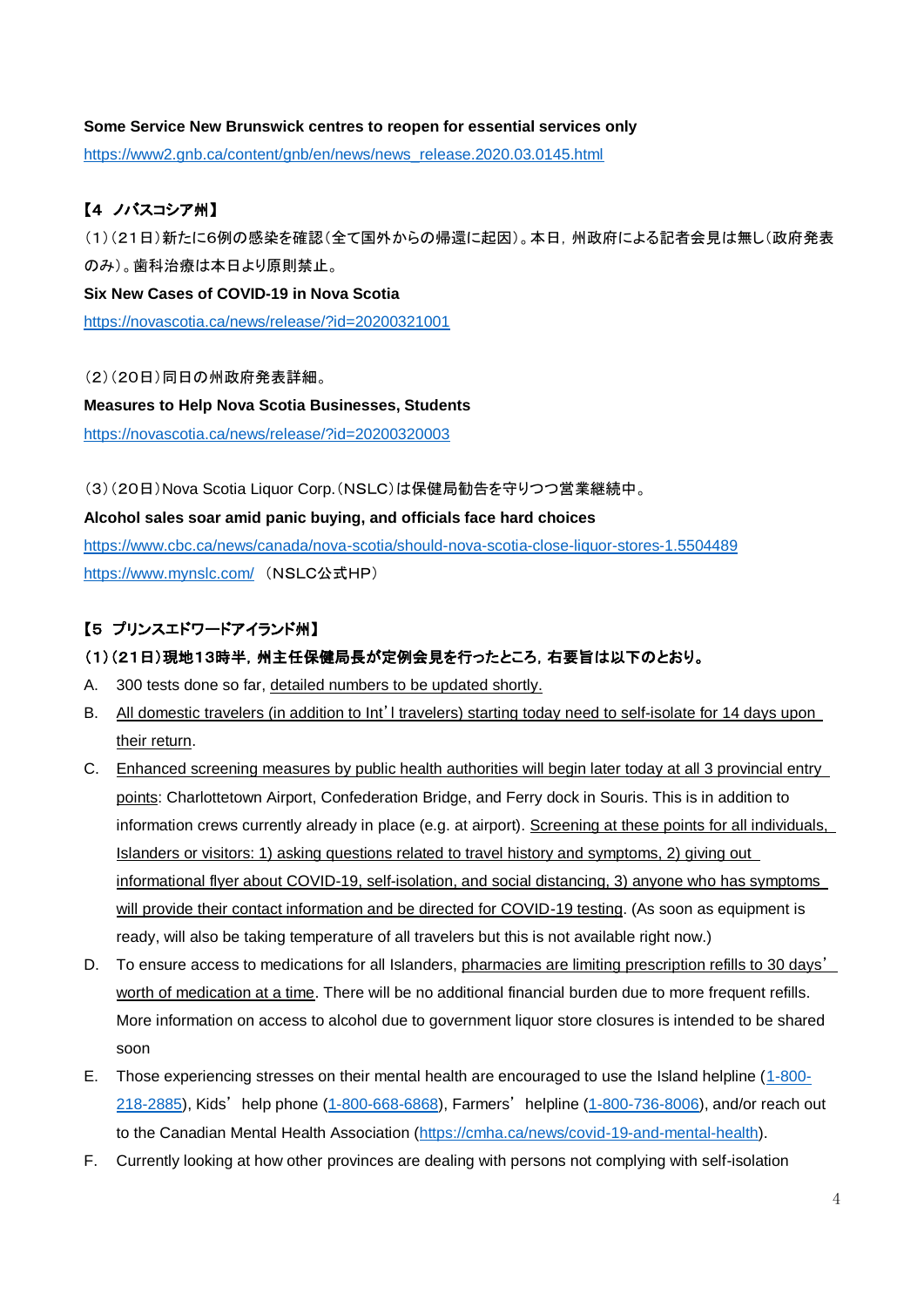measures and may issue an order in the future.

- G. Will publish on website a list of instructions to help people who are bringing food home sanitize properly.
- H. One of the testing sites has moved to a drive-thru site. Will do the same for Charlottetown site eventually as well. Protocol in place for community paramedics who will be able to do testing at someone's home. However, obtaining test results in-province instead of sending to NML in Winnipeg is still a few weeks away.

#### **P.E.I. adds screening for COVID-19 at bridge, airport**

<https://www.cbc.ca/news/canada/prince-edward-island/pei-covid-19-briefing-sarurday-1.5505584>

(2)(20日)Optional educational home learning options to be offered during ongoing school closures. **'Home-learning activities' offered for P.E.I. parents to teach kids stuck at home due to COVID-19** [https://www.cbc.ca/news/canada/prince-edward-island/pei-education-covid-19-students-school-upei-holland](https://www.cbc.ca/news/canada/prince-edward-island/pei-education-covid-19-students-school-upei-holland-college-1.5505154)[college-1.5505154](https://www.cbc.ca/news/canada/prince-edward-island/pei-education-covid-19-students-school-upei-holland-college-1.5505154)

(3)(20日)Sobey's, Loblaws, Shopper's Drug Mart, Walmart announce extra measures and restrictions to protect customers and staff from COVID-19.

**Sobeys, Loblaws installing Plexiglas cashier shields as grocers ramp up COVID-19 measures** <https://www.cbc.ca/news/canada/nova-scotia/sobeys-plastic-shields-loblaws-hours-1.5504233>

(4)(20日)UPEI team of researchers looking to adapt mobile technology which detects viruses in field farm animals to test for COVID-19 outside a lab.

#### **UPEI researchers aiming to develop mobile testing for COVID-19**

[https://www.cbc.ca/news/canada/prince-edward-island/pei-upei-researchers-mobile-testing-covid-19-2020-](https://www.cbc.ca/news/canada/prince-edward-island/pei-upei-researchers-mobile-testing-covid-19-2020-1.5504592) [1.5504592](https://www.cbc.ca/news/canada/prince-edward-island/pei-upei-researchers-mobile-testing-covid-19-2020-1.5504592)

# 【6 ニューファンドランド・ラブラドール州】

### (1)(21日)現地16時,ボール州首相が記者会見を行ったところ,右要旨は以下のとおり。

- A. 2 new presumptive cases. People return to the province after leaving an airport must immediately return to their homes to self-isolate.
- B. People in NL could visit testing sites this weekend to be screened for the virus. Western and Eastern Health would start testing Saturday morning. By appointments only.
- C. Do not visit the family in person, via such as real-time video etc. No gatherings etc. Stay at home. Practicing social distancing.

<https://www.gov.nl.ca/releases/2020/exec/0321n02/> <https://www.cbc.ca/news/canada/newfoundland-labrador/covid-19-march-21-daily-update-1.5505568>

(2)(20日)Medical appointments via telephone or real-time video conferencing. No cost for virtual medical services.